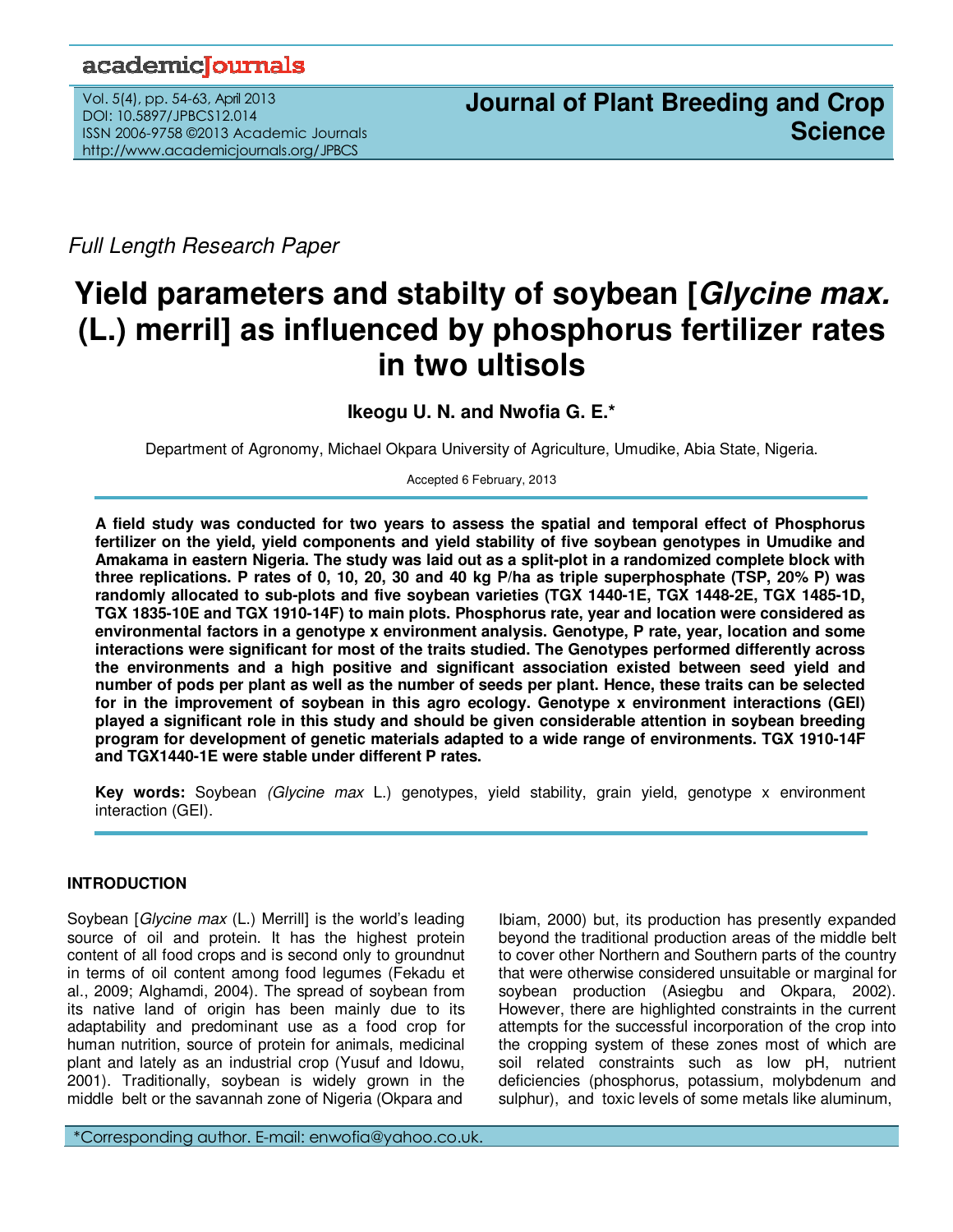iron, and manganese (Rubaihayo et al., 2000). These factors have the potentials to reduce the yield of the crop (Singh et al., 1987; IITA, 1989). Some studies on the adaptability of soybean cultivars to the humid tropical conditions of the southeastern Nigeria have been carried out (Ikeorgu et al., 1990; Solomon and Uwah, 1996; Dada, 1998; Onyegbule, 1999, Okpara and Ibiam, 2000; Osodeke, 2001) and some varieties recommended.

Soybean responds both to P-fertilization and soil P level as well as soil location (Ogoke et al., 2003). Notable responses to phosphorus have been recorded from different ecological zones. Pal et al. (1989) observed that grain yield of soybean responded to P fertilizer in 10 of 11 trials in northern Nigeria. Taiwari (1965), in the derived savanna zone of Nsukka (Southeastern Nigeria) obtained significant response of soybean to 20 kg N and 20 kg P<sub>2</sub>O<sub>5</sub>/ha. Ochulor (1999) however, obtained no response due to the high level of phosphorus in the experimental site. Onuka and Ugbaja (1995), reported that the application of liming material (cement flue dust) at the rate of 1000 kg/ha and phosphorus at the rate of 15 kg P/ha increased the soil pH and grain yield of soybean in South-eastern Nigeria. Osodeke (2001) recorded a significant response to P-fertilizer application and recommended an application of 50 kg/ha P depending on the soil available P.

Soybean yield has been characterized with high instability within and between species at different sites and among seasons (Radi et al., 1993; Moot and McNeil, 1995; Ma et al., 1998; Ambrose and Hedley, 1984) and the use of stable genotypes for high seed yield is an important objective for sustainable soybean production (Alghamdi, 1991; Carpenter and Board, 1997). The knowledge of the genetic variability in plant improvement programs and the adequate evaluation of breeding materials under different environments are very important (Comstock and Moll, 1963). Stable genotypes are less dependent upon good environments to perform well, and this makes their yield more predictable (Crossa, 1990; Dashiell et al., 1994; Baiyeri and Nwokocha, 2001). Beaver and Johnson (1981) noted that soybean breeders have traditionally emphasized wide adaptation rather than specific adaptation in their breeding programs and selected genotypes that perform well over a wide range of climatic conditions. Broad adaptation provides stability against the variability inherent in an ecosystem, but specific adaptations may provide a significant yield advantage in particular environments (Wade et al., 1999). Multi-environment testing makes it possible to identify cultivars that perform consistently from year to year (temporal variability) and those that perform consistently from location to location (spatial variability). Temporal stability is desired by and beneficial to growers, whereas spatial stability is beneficial to seed companies and breeders (Kang, 2002). Denis and Gower (1996) suggested that plant breeders should consider genotype x environment interaction (GEI) to avoid missing varieties that, on average, perform poorly but do well when grown in specific environments or those that, on average, perform well but do poorly when grown in a particular environment.

The objective of the study was to determine the yields and yield components of five soybean genotypes, genotype x environment interaction (GEI) and evaluate the stability of these genotypes in response to Pfertilization.

### **MATERIALS AND METHODS**

The experiment was conducted at the Michael Okpara University of Agriculture Teaching and Research Farm at Umudike (latitude 05° 29' N; longitude 07° 33' E; altitude 122 m) in 2009 and 2010. In 2010 cropping seasons, an additional location, Amakama was added to study the effect of environmental variability. Amakama is located at latitude 05°28'N, longitude 07°29'E; altitude 154.25 m. The soil is classified as sandy acidic soil and a pH of 4.55. Umudike is in the humid tropics and has a total rainfall of about 2177 mm per annum, annual average temperature of about 26°C. The soil has been classified as a sandy loam Ultisol (Agboola, 1979). The rainfall pattern is bimodal.

Two early and three medium maturing genotypes of soybean obtained from the germplasm of International Institute of Tropical Agriculture (IITA) were used (Table 1). The experiment was laid out as a split-plot in a randomized complete block design with the genotypes as main plot and the P rates as the subplot in three replications. The P rates of 0, 10, 20, 30 and 40 kg P  $ha^{-1}$  as triple superphosphate (TSP, 20 % P) were randomly allocated to subplots. The plot size in 2009 was  $3 \text{ m} \times 2 \text{ m}$  plots with 50 cm furrow between the plots and 1  $m^2$  between replications. In 2010, the plot size was 2 m  $\times$  2 m, with same spacing between plots and replications as in 2009 in both locations.

# **Agronomic practices**

Planting was done on July 9, 2009 and July 30, 2010 in Umudike and on August 13, 2010 at Amakama. The land was ploughed and harrowed before planting seeds on flat. Seeds were sown at a plant spacing of 50 cm  $\times$  10 cm, inter and intra row spacing respectively (200,000 plants/ha). Two seeds were sown per stand and later thinned to one plant at three (3) weeks after planting (WAP). The different P fertilizer dosages were drilled 1 WAP. Weed control was achieved by hoeing carried out twice at 3 and 6 WAP.

# **Soil analysis**

Soil samples were obtained with a steel auger into a plastic bucket and properly mixed. It was air dried at room temperature and passed through 2 mm sieve before it was taken to the laboratory for analysis. The soil pH was measured in a soil/water ratio of 1:2 with glass electrode and pH meter (Maclean, 1965). Soil physical properties were determined by thee hydrometer (Juo, 1979). Total soil N was determined by the Kjeldahl method (Bremner, 1965), available P by the Bray 1 method (Bray and Kurtz, 1945), exchangeable K by the use of a flame photometer.

#### **Data collection**

At physiological maturity, net plots were harvested for assessment  $(0.9 \text{ m}^2)$ . Data were collected on the seed yield (kg/ha), seed size (100 seed weight in grams), number of pods per plant and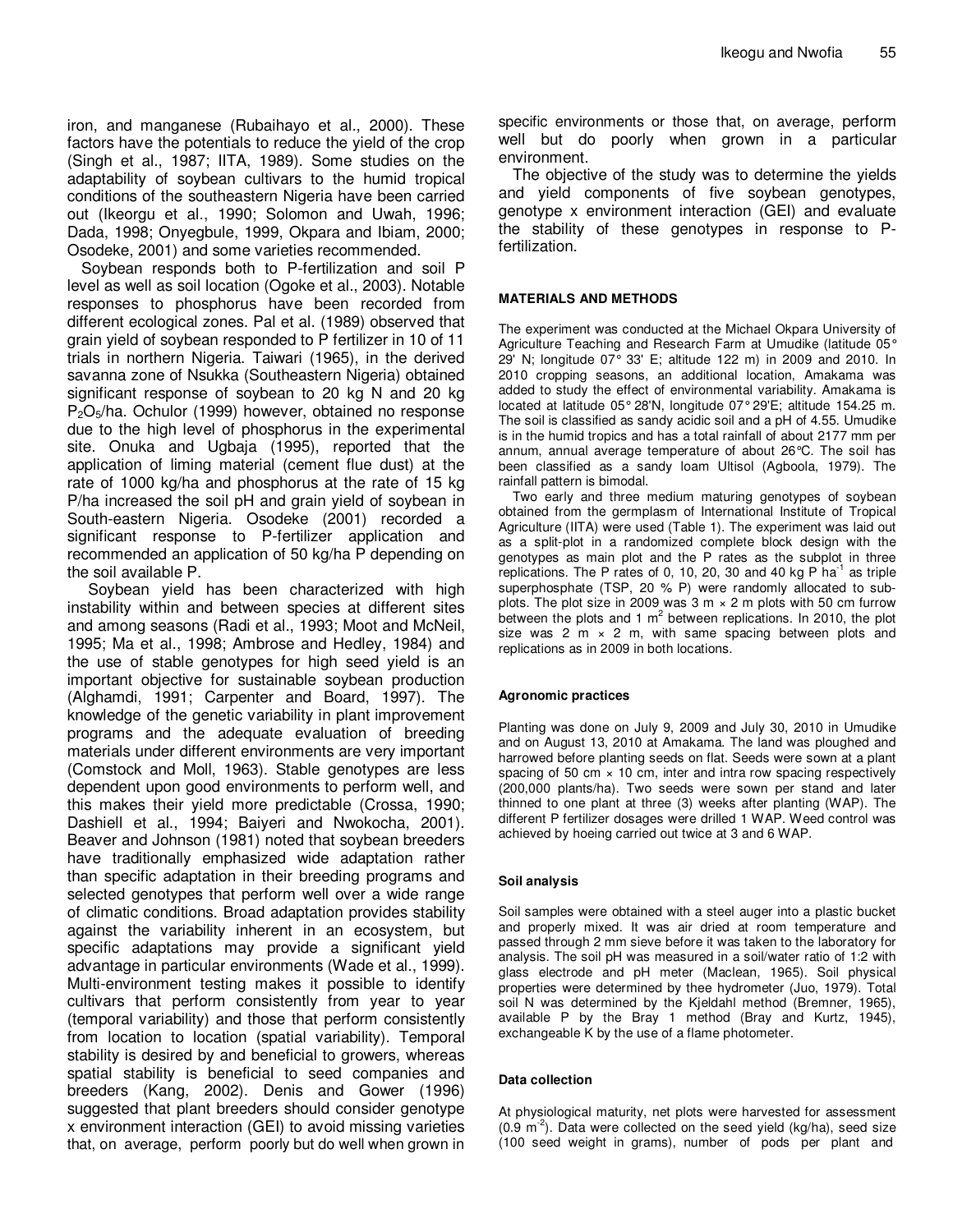**Table 1.** Soybean genotypes and their maturity class.

| Genotype           | <b>Maturity class</b> |
|--------------------|-----------------------|
| <b>TGX 1440-1E</b> | Medium                |
| TGX 1448-2E        | Medium                |
| <b>TGX 1485-1D</b> | Early                 |
| TGX 1835-10E       | Early                 |
| TGX 1910-14F       | Medium                |

**Table 2.** Soil physico-chemical properties of the study areas.

|                                     | <b>UMUDIKE</b> | AMAKAMA    |            |
|-------------------------------------|----------------|------------|------------|
| <b>Parameter</b>                    | 2009           | 2010       | 2010       |
| Texture                             | Sandy loam     | Sandy loam | Sandy loam |
| Sand $(\%)$                         | 66.4           | 79.20      | 75.20      |
| $Silt (\%)$                         | 18.80          | 7.40       | 11.40      |
| Clay $(\%)$                         | 14.80          | 13.40      | 13.40      |
| $pH$ (H <sub>2</sub> O)             | 5.06           | 5.04       | 4.89       |
| Phosphorus (Mg/kg)                  | 16.09          | 14.40      | 16.30      |
| Nitrogen (%)                        | 0.280          | 0.07       | 0.056      |
| Organic carbon (%)                  | 0.10           | 0.68       | 0.75       |
| Organic matter (%)                  | 0.17           | 1.17       | 1.30       |
| Calcium (C mol $kg^{-1}$ )          | 3.60           | 3.20       | 2.40       |
| Magnesium $(C \text{ mol kg}^{-1})$ | 2.00           | 2.00       | 1.20       |
| Potassium (C mol kg <sup>-1</sup> ) | 0.251          | 0.317      | 0.077      |
| Sodium $(C \text{ mol } kg^{-1})$   | 0.113          | 0.244      | 0.270      |
| TEA (C mol $kg^{-1}$ )              | 1.96           | 2.16       | 2.56       |
| ECEC $(C \text{ mol } kg^{-1})$     | 7.924          | 7.921      | 6.507      |

TEA, Total exchangeable anions; ECEC, effective cation exchange capacity.

number of seeds per plant.

#### **Statistical analysis**

Data collected were subjected to Analysis of Variance (ANOVA) using the mixed model procedures (PROCMIXED) in SAS (Little et al., 1996). The analysis estimated the genotype, phosphorus, year and location effects as well as their interactions. The stability pattern of the genotype x P rates was examined across year and location using Genotype and Genotype-by-Environment interaction (GGE) biplot model (Yan, 2001).

# **RESULTS AND DISCUSSION**

#### **Soil and weather characteristics of study area**

Table 2 shows the soil properties of the experimental sites. The results show that the soil texture is sandy loam. The soil pH ranged from 4.9 to 5.1 with the Amakama soil being more acidic than the Umudike soil. Soil phosphorus was high in Amakama but low at the Umudike in 2010. The soil nitrogen content was higher in Umudike than Amakama. Organic carbon was higher at Amakama than Umudike but Umudike had low ECEC and the basic cations – calcium, magnesium and potassium than Amakama-compared to the latter.

Figure 1 shows the monthly rainfall (mm) distribution at Umudike. The average monthly rainfall was 177.16 and 194.16 mm in 2009 and 2010, respectively. The rainfall pattern showed a bimodal rainfall distribution in 2009 with peaks in April and September. Annual rainfall was higher in 2010 than in 2009 with no distinct break.

# **Effect of genotype on soybean yield and yield parameters at different P fertilizer rates**

Soybean genotypes showed high variability in yield and yield associated traits. Genotype effect was highly significant (P<0.01) on seed yield (kg/ha), seed size, number of pods/plant and number of seeds/plant in Umudike and Amakama (Tables 3 to 6). The genotypes - TGX 1910-14F had the highest mean performance for seed yield and number of seeds/plant while TGX 1835- 10E had the lowest mean values for seed yield, the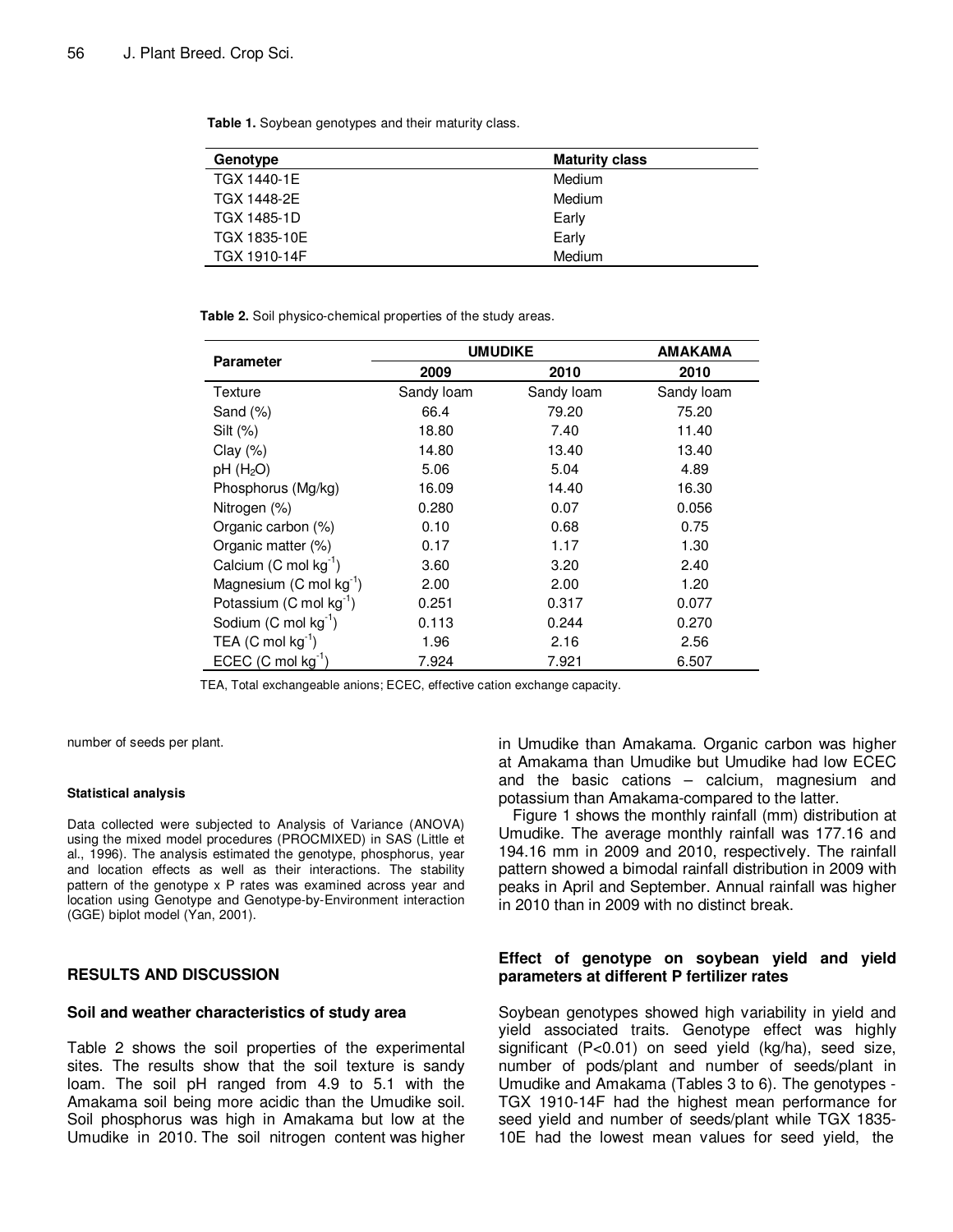

**Figure 1.** Monthly rainfall (mm) distribution of Umudike in 2009 and 2010. Source: National Root Crops Research Institute's (NRCRI) Agro-meteorological Unit, Umudike.

**Table 3.** Effect of phosphorus rates and soybean genotypes, year, location and their interactions on seed yield (kg/ha).

|                       | Location                                                                                                                                                                   |        |         |                                                                                                                                                                                   |                   |
|-----------------------|----------------------------------------------------------------------------------------------------------------------------------------------------------------------------|--------|---------|-----------------------------------------------------------------------------------------------------------------------------------------------------------------------------------|-------------------|
| <b>Treatment</b>      | <b>Umudike</b>                                                                                                                                                             |        |         | Amakama                                                                                                                                                                           |                   |
|                       | 2009                                                                                                                                                                       | 2010   | Mean    | 2010                                                                                                                                                                              | <sup>#</sup> Mean |
| Genotype              |                                                                                                                                                                            |        |         |                                                                                                                                                                                   |                   |
| TGX1440-1E            | 1407.05                                                                                                                                                                    | 861.76 | 1134.41 | 833.07                                                                                                                                                                            | 847.42            |
| TGX1448-2E            | 1518.68                                                                                                                                                                    | 866    | 1192.34 | 565.3                                                                                                                                                                             | 715.65            |
| TGX1485-1D            | 1435.06                                                                                                                                                                    | 568.87 | 1001.97 | 749.79                                                                                                                                                                            | 659.33            |
| TGX1835-10E           | 1128.35                                                                                                                                                                    | 461.25 | 794.8   | 597.01                                                                                                                                                                            | 529.13            |
| TGX1910-14F           | 1880.97                                                                                                                                                                    | 992.59 | 1436.78 | 843.32                                                                                                                                                                            | 917.96            |
| P Rates (kg/ha)       |                                                                                                                                                                            |        |         |                                                                                                                                                                                   |                   |
| $\Omega$              | 1507.83                                                                                                                                                                    | 604.55 | 1056.19 | 668.74                                                                                                                                                                            | 636.65            |
| 10                    | 1559.22                                                                                                                                                                    | 727.56 | 1143.39 | 860                                                                                                                                                                               | 793.78            |
| 20                    | 1339.19                                                                                                                                                                    | 781.94 | 1060.57 | 720.28                                                                                                                                                                            | 751.11            |
| 30                    | 1556.39                                                                                                                                                                    | 761.55 | 1158.97 | 645.89                                                                                                                                                                            | 703.72            |
| 40                    | 1407.48                                                                                                                                                                    | 874.88 | 1141.18 | 693.58                                                                                                                                                                            | 784.23            |
| Mean                  | 1474.03                                                                                                                                                                    | 750.1  | 1112.07 | 717.7                                                                                                                                                                             | 733.9             |
| $LSD$ <sub>0.05</sub> | Genotype: 154.35***; P-rates: ns; Genotype x<br>P-rates: 354.6***; Year: 97.62***; Year x<br>Genotype: ns; Year x P-rates: ns; Year x<br>Genotype $\times$ P-rates: 838.7* |        |         | Genotype: 130.32***;P-rates: ns;<br>Genotype $\times$ P-rates: 313.6**; Location:<br>ns; Location $\times$ Genotype: 248.3**;<br>Location $\times$ P-rates: ns; Location $\times$ |                   |
|                       |                                                                                                                                                                            |        |         | Genotype $\times$ P-rates: ns                                                                                                                                                     |                   |

#Mean: 2010 mean in Umudike and Amakama.

number of seeds/plant and number of pods/plant in both years and locations. Soybean seed size was smallest on TGX 1440-1E in both the year and location trials. TGX 1910-14F and TGX 1448-2E had the highest seed size and the number of pods/plant in year trials, while TGX 1485-1D and TGX 1440-1E gave the least seed size and the number of pods/plant in the location, respectively. The observed differential genotypic responses can be traceable to differences in inherent genetic composition and specific tolerance to P. Such responses had been recorded by Pulver et al. (1985), Nwoko and Sanginga (1999), Sanginga et al. (2000) and Osodeke (2001).

# **Effect of Phosphorus rates on soybean yield and yield parameters**

P at different rates significantly influenced only the number of pods/plant (P<0.01) in year and number of seeds/plant (P<0.05) in the location trials. However, the mean yield and yield components revealed a relative P rate -trait responses. P rates at 30 kg/ha gave the highest seed yield in year but highest at 10 kg/ha in location trial (Table 3). At 40 kg/ha P, the highest mean number of pods/plant and the number of seeds/plant were obtained in the year and at 10 kg/ha P in the location trial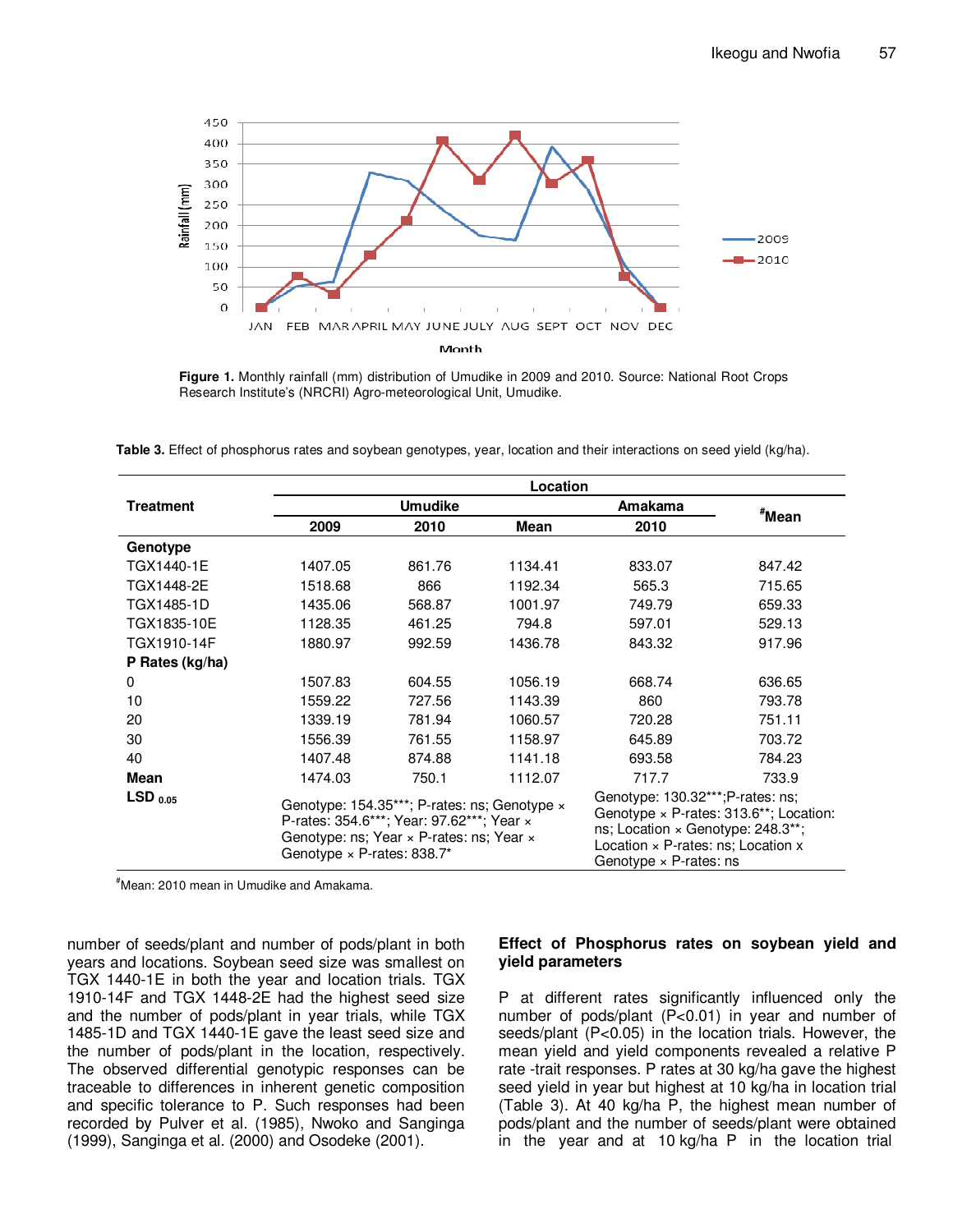|                  | Location                                                                            |       |                                     |                                                      |                   |
|------------------|-------------------------------------------------------------------------------------|-------|-------------------------------------|------------------------------------------------------|-------------------|
| <b>Treatment</b> | <b>Umudike</b>                                                                      |       |                                     | <b>Amakama</b>                                       | <sup>#</sup> Mean |
|                  | 2009                                                                                | 2010  | Mean                                | 2010                                                 |                   |
| Genotype         |                                                                                     |       |                                     |                                                      |                   |
| TGX1440-1E       | 8.95                                                                                | 9.73  | 9.34                                | 11.27                                                | 10.5              |
| TGX1448-2E       | 8.92                                                                                | 10.6  | 9.76                                | 10.47                                                | 10.54             |
| TGX1485-1D       | 8.83                                                                                | 11.47 | 10.15                               | 11.6                                                 | 11.54             |
| TGX1835-10E      | 9.66                                                                                | 10.13 | 9.9                                 | 11.53                                                | 10.83             |
| TGX1910-14F      | 9.68                                                                                | 11    | 10.34                               | 11.53                                                | 11.27             |
| P Rates (kg/ha)  |                                                                                     |       |                                     |                                                      |                   |
| 0                | 9.49                                                                                | 10.47 | 9.98                                | 11.33                                                | 10.9              |
| 10               | 9.35                                                                                | 10.47 | 9.91                                | 11.27                                                | 10.87             |
| 20               | 9.29                                                                                | 10.93 | 10.11                               | 11.33                                                | 11.13             |
| 30               | 9.52                                                                                | 10.4  | 9.96                                | 11.2                                                 | 10.8              |
| 40               | 8.39                                                                                | 10.67 | 9.53                                | 11.27                                                | 10.97             |
| Mean             | 9.21                                                                                | 10.59 | 9.9                                 | 11.28                                                | 10.94             |
| $LSD_{0.05}$     | Genotype: $0.52**$ ; P-rates: ns; Genotype $\times$ P-                              |       |                                     | Genotype: 0.42 ***; P-rates: ns; Genotype x          |                   |
|                  | rates: ns; Year: $0.33***$ ; Year $\times$ Genotype: $0.89***$ ;                    |       | P-rates: ns; Location: ns; Location | $\mathsf{x}$                                         |                   |
|                  | Year $\times$ P-rates: 0.71 <sup>*</sup> ; Year $\times$ Genotype $\times$ P-rates: |       |                                     | Genotype: $1.19***$ ; Location $\times$ P-rates: ns; |                   |
|                  | ns                                                                                  |       |                                     | Location $\times$ Genotype $\times$ P-rates: 1.70*   |                   |

**Table 4.** Effect of Phosphorus rates and soybean genotypes, year, location and their interactions on seed size (g).

#Mean: 2010 mean in Umudike and Amakama.

**Table 5.** Effect of phosphorus rates and soybean genotypes, year, location and their interactions on the number of pods per plant.

|                  | Location                                                                                                                                                                                   |       |       |                                                                                                                                                                                                                        |                   |
|------------------|--------------------------------------------------------------------------------------------------------------------------------------------------------------------------------------------|-------|-------|------------------------------------------------------------------------------------------------------------------------------------------------------------------------------------------------------------------------|-------------------|
| <b>Treatment</b> | <b>Umudike</b>                                                                                                                                                                             |       |       | Amakama                                                                                                                                                                                                                | <sup>#</sup> Mean |
|                  | 2009                                                                                                                                                                                       | 2010  | Mean  | 2010                                                                                                                                                                                                                   |                   |
| Genotype         |                                                                                                                                                                                            |       |       |                                                                                                                                                                                                                        |                   |
| TGX1440-1E       | 50.95                                                                                                                                                                                      | 23.98 | 37.47 | 14.85                                                                                                                                                                                                                  | 19.42             |
| TGX1448-2E       | 60.04                                                                                                                                                                                      | 21.04 | 40.54 | 14.89                                                                                                                                                                                                                  | 17.97             |
| TGX1485-1D       | 49.98                                                                                                                                                                                      | 12.73 | 31.36 | 16.13                                                                                                                                                                                                                  | 14.43             |
| TGX1835-10E      | 31.53                                                                                                                                                                                      | 11.21 | 21.37 | 11.68                                                                                                                                                                                                                  | 11.45             |
| TGX1910-14F      | 55.21                                                                                                                                                                                      | 21.35 | 38.28 | 16.62                                                                                                                                                                                                                  | 18.99             |
| P Rates (kg/ha)  |                                                                                                                                                                                            |       |       |                                                                                                                                                                                                                        |                   |
| $\mathbf 0$      | 46.69                                                                                                                                                                                      | 14.48 | 30.72 | 15.34                                                                                                                                                                                                                  | 14.91             |
| 10               | 50.09                                                                                                                                                                                      | 18.31 | 34.2  | 17.47                                                                                                                                                                                                                  | 17.89             |
| 20               | 44.69                                                                                                                                                                                      | 19.11 | 31.9  | 14.83                                                                                                                                                                                                                  | 16.97             |
| 30               | 53.99                                                                                                                                                                                      | 17.53 | 35.76 | 12.26                                                                                                                                                                                                                  | 14.9              |
| 40               | 51.98                                                                                                                                                                                      | 20.89 | 36.44 | 14.28                                                                                                                                                                                                                  | 17.59             |
| <b>Mean</b>      | 49.55                                                                                                                                                                                      | 18.07 | 33.81 | 14.84                                                                                                                                                                                                                  | 16.46             |
| $LSD_{0.05}$     | Genotype: $3.13***$ ; P-rates: $3.13**$ ; Genotype $\times$<br>P-rates: 7.60***; Year: 1.99***; Year × Genotype:<br>6.47***; Year × P-rates: 5.36*; Year × Genotype ×<br>P-rates: 12.41*** |       |       | Genotype: 2.89***; P-rates: ns; Genotype<br>$\times$ P-rates: 7.70**; Location: 1.83***;<br>Location $\times$ Genotype: 5.64***; Location $\times$<br>P-rates: ns; Location $\times$ Genotype $\times$ P-<br>rates: ns |                   |

#Mean: 2010 mean in Umudike and Amakama.

(Tables 5 and 6). Maximum soybean seed size was obtained at 20 kg/ha P in both year and location trials (Table 4). At 0 kg/ha P, seed yield (kg/ha) (Table 3) and

number of seeds/plant (Table 6) in both years and locations were lowest. Number of pods/plant had the lowest mean performance at 0 kg/ha P in year and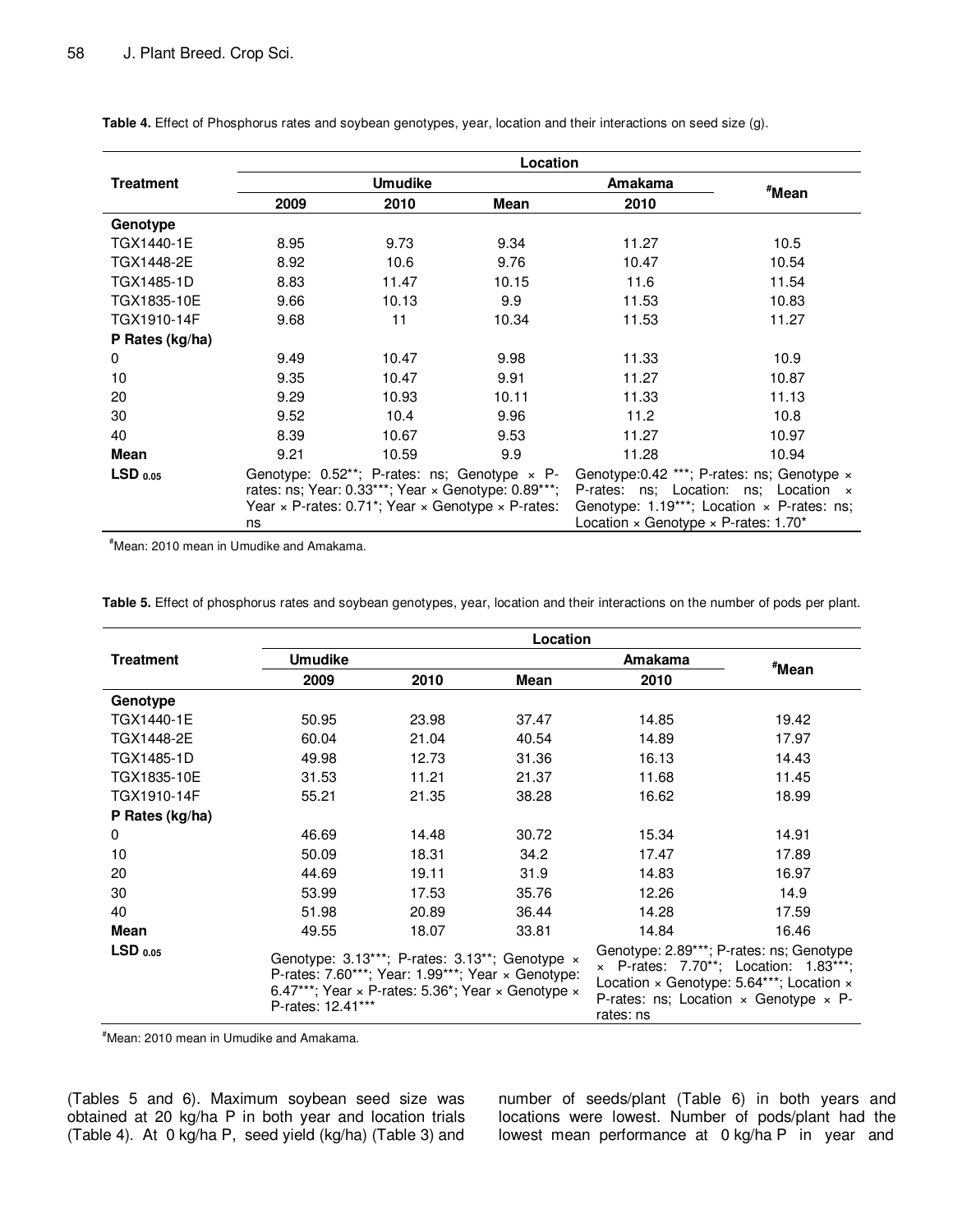|                  | Location                                                                                                                                                                                                        |       |       |                                                                                                                                                                                                                        |       |
|------------------|-----------------------------------------------------------------------------------------------------------------------------------------------------------------------------------------------------------------|-------|-------|------------------------------------------------------------------------------------------------------------------------------------------------------------------------------------------------------------------------|-------|
| <b>Treatment</b> | <b>Umudike</b>                                                                                                                                                                                                  |       |       | Amakama                                                                                                                                                                                                                |       |
|                  | 2009                                                                                                                                                                                                            | 2010  | Mean  | 2010                                                                                                                                                                                                                   | #Mean |
| Genotype         |                                                                                                                                                                                                                 |       |       |                                                                                                                                                                                                                        |       |
| TGX1440-1E       | 78.79                                                                                                                                                                                                           | 43.69 | 61.24 | 36.78                                                                                                                                                                                                                  | 40.24 |
| TGX1448-2E       | 84.85                                                                                                                                                                                                           | 40.4  | 62.63 | 27.48                                                                                                                                                                                                                  | 33.94 |
| TGX1485-1D       | 82.35                                                                                                                                                                                                           | 25.19 | 53.77 | 32.6                                                                                                                                                                                                                   | 28.9  |
| TGX1835-10E      | 58.12                                                                                                                                                                                                           | 22.64 | 40.38 | 25.99                                                                                                                                                                                                                  | 24.32 |
| TGX1910-14F      | 95.85                                                                                                                                                                                                           | 45.06 | 70.46 | 35.5                                                                                                                                                                                                                   | 40.28 |
| P rates (kg/ha)  |                                                                                                                                                                                                                 |       |       |                                                                                                                                                                                                                        |       |
| 0                | 78                                                                                                                                                                                                              | 28.72 | 53.36 | 29.45                                                                                                                                                                                                                  | 29.09 |
| 10               | 83.48                                                                                                                                                                                                           | 34.64 | 59.06 | 38.47                                                                                                                                                                                                                  | 36.56 |
| 20               | 72.84                                                                                                                                                                                                           | 35.97 | 54.41 | 30.54                                                                                                                                                                                                                  | 33.26 |
| 30               | 81.05                                                                                                                                                                                                           | 36.64 | 58.85 | 28.93                                                                                                                                                                                                                  | 32.79 |
| 40               | 84.6                                                                                                                                                                                                            | 41.02 | 62.81 | 30.96                                                                                                                                                                                                                  | 35.99 |
| Mean             | 80                                                                                                                                                                                                              | 35.4  | 57.7  | 31.67                                                                                                                                                                                                                  | 33.54 |
| $LSD_{0.05}$     | Genotype: 6.73***; P-rates: 6.73*; Genotype $\times$ P-<br>rates: 16.66***; Year: 4.26****; Year $\times$ Genotype:<br>13.94**; Year $\times$ P-rates: ns; Year $\times$ Genotype $\times$ P-<br>rates: 24.50** |       |       | Genotype: 5.42***; P-rates: ns; Genotype<br>$\times$ P-rates: 13.51**; Location: 3.43*;<br>Location $\times$ Genotype: 10.66***; Location<br>$\times$ P-rates: ns; Location $\times$ Genotype $\times$ P-<br>rates: ns |       |

**Table 6.** Effect of phosphorus rates and soybean genotypes, year, location and their interactions on the number of seeds per plant.

#Mean: 2010 mean in Umudike and Amakama.

30 kg/ha in location; seed size at 40 kg/ha P in year trial and 30 kg/ha in location. Significant P responses have also been reported by Ogoke et al. (2003) and Pal et al. (1989) in the northern Nigeria. In the south east agroecology, Osodeke (2001) recommended 50 kg/ha P for soybean production. The non response of traits to P rates might be obviously due to high level of phosphorus above the critical level of 8 to 12 ppm recommended by Wade et al. (1999), Aune and Lal (1997), and Singh et al. (2000) for this agro ecology.

# **Effect of year on soybean yield and yield parameters**

Significantly year effect (P<0.001) was recorded for all the yield and yield components in this study. Number of pods/plant, number of seeds/plant and seed yield/ha were higher in 2009 than in 2010 (Tables 3, 5 and 6), while seed size had better performance in 2010 (Table 4) than in 2009. The variations in soybean yield and yield parameters as occasioned by year can be attributed to changes in both soil and weather environments across the years (Tenkouano and Baiyeri, 2007).

# **Effect of location on soybean yield and yield parameters**

Location effect was significant (P<0.5) on the number of pods/plant (P<0.001) and the number of seeds/plant but

not seed yield and seed size. Mean performance of the measured attributes were higher at Umudike except for seed size which was higher at Amakama. Location effect had been attributed to differences in soil type and climatic factors as reported by Pulver et al. (1985) and Singh et al. (2000). It has also been reported that soybean perform differently across locations even within the same agro-ecology (Finlay and Wilkinson, 1963; Comstock and Moll, 1963; Saeed and Francis, 1983; Romagosa and Fox, 1993; Lin and Lin, 1994; Cooper et al., 1995; Baiyeri and Nwokocha, 2001; Moltaldo, 2001).

# **Genotype × environment interactions (GEI) and yield components**

Some notable significant interactions existed in this study. Genotype x P rate interaction was highly significant (P<0.001) on yield, pods/plant and seeds/plant in year and location. Genotype x year interaction was significant (P<0.01) for all the other yield parameters except for seed yield/ha. Also, genotype x location interaction was highly significant (P<0.001) for all the attributes while P rate x year interaction was only significant (P<0.5) on the number of pods/plant and seed size. Year x genotype x location interaction was significant for all the attributes except for seed size. These reported significant interaction effects confirm the presence of GEI and emphasis the need for the development of genotypes that are stable across diverse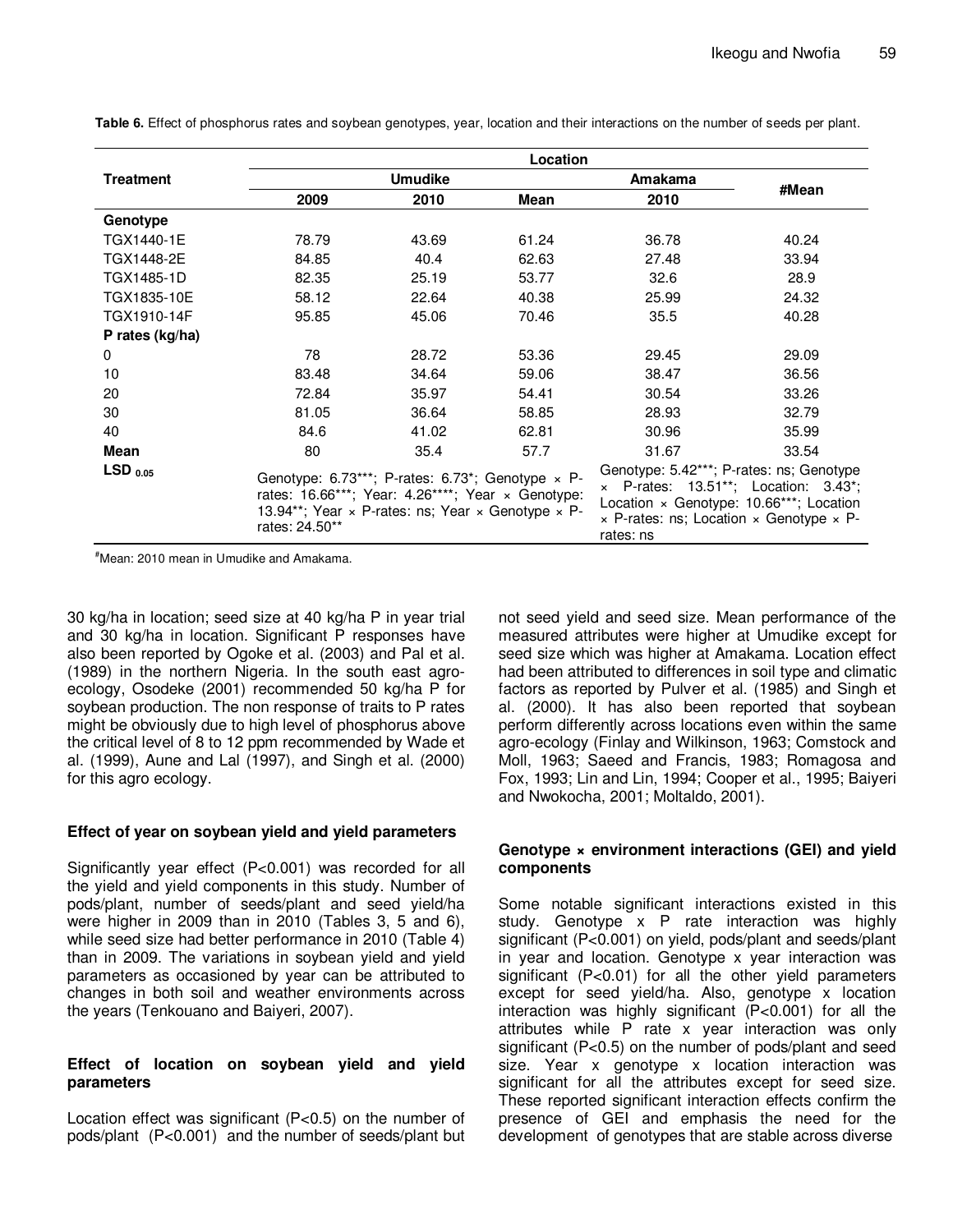

Genotype x P rates distribution across environments in 2009 and 2010, Umudike.

**Figure 2.** Genotype x P rates distribution to soybean yield and yield components in 2009 and 2010, Umudike. Traits: Grain yield [YIELD], number of seeds/plant [SEEDSPLT], number of pods/plant [PODSPLT], seed size [WGT]; Genotype × P rate interaction: TGX 1440 -1E × 0kg/ha [1440-1EP0], TGX 1440 -1E × 10 kg/ha [1440-1EP10], TGX 1440 -1E × 20 kg/ha [1440-1EP20], TGX 1440 -1E × 30 kg/ha [1440-1EP30], TGX 1440 -1E × 40 kg/ha [1440-1EP40]; TGX 1448-2E × 0 kg/ha [1448-2EP0], TGX 1448-2E × 10 kg/ha [1448-2EP10], TGX 1448-2E × 20 kg/ha [1448- 2EP20], TGX 1448-2E × 30 kg/ha [1448-2EP30], TGX 1448-2E × 40 kg/ha [1448-2EP40]; TGX 1485-1D × 0 kg/ha [1485-1DP0], TGX 1485-1D × 10 kg/ha [1485-1DP10], TGX 1485-1D × 20 kg/ha [1485-1DP20], TGX 1485-1D × 30 kg/ha [1485-1DP30], TGX 1485-1D × 40 kg/ha [1485-1DP40]; TGX 1910-14F × 0 kg/ha [1910-14FP0], TGX 1910-14F × 10 kg/ha [1910-14FP10], TGX 1910-14F × 20 kg/ha [1910-14FP20], TGX 1910-14F × 30 kg/ha [1910-14FP30], TGX 1910-14F × 40 kg/ha [1910-14FP40].

environments in the improvement of soybean. The implication of the high environmental influence will lead to low heritability and thus will render yield selection unpredictable (Ene-Obong and Okoye, 1992; Ariyo, 1995; Ofori, 1996). Similar interaction effects have been reported previously (Rao et al., 2002; Osodeke, 2001).

From Figures 2 and 3, major yield factors include number of pods/plant and number of seeds/plant. These traits therefore, can be selected for in the improvement of soybeans in the southeast agro-ecology. Similar associations have been reported in soybean and other grain legumes (Doku, 1970; Walton, 1971; Singh and Malhotra, 1973; Walson, 1987; Okoye and Ene-Obong, 1992; Okeleye et al., 1999; Osodeke, 2001).

# **Genotype stability as influenced by P rates**

The stability analysis (Figures 4 and 5 for Umudike and between Umudike and Amakama respectively) revealed that TGX 1910-14F and TGX 1440-1E genotypes had high mean performances but at different P rates. TGX 1910-14F at 0 kg/ha P had the highest mean yield in the year trial but highly unstable. High mean yield and high stability performance however, was obtained at 30 kg/ha. Across locations, TGX 1440-1E at 40 kg/ha had the highest mean yield and high (Figure 5). This result tends to support specific than broad adaptation in stability studies and gave evidence for the existence of spatial and temporal variations. Specific adaptation, according to Evans (1993) has a greater significance to the subsistence farmers. Both types of spatial and temporal variations have also, been reported in Musa spp. (Baiyeri et al., 2000a, b, 2004). Spatial variations have been attributed to differences in climate (rainfall and temperature), soil quality (biophysical characteristics), and cultural practices. Changes over time cause the same factors to explain temporal variations (Tenkouano and Baiyeri, 2007).

In conclusion, the southeast agro ecology has high potential for soybean production with appreciable grain yield. Umudike showed a higher potential for soybean production than Amakama in this agro ecology. Major contributors of soybean grain yield are the number of pods/plant and number of seeds/plant. Genotype x environment interactions (GEI) played a significant role in this study. The genotypes TGX 1910-14F and TGX 1440- 1E had high stable yield performance than the other genotypes but were not necessarily the highest performing genotypes. Genotypes showed differential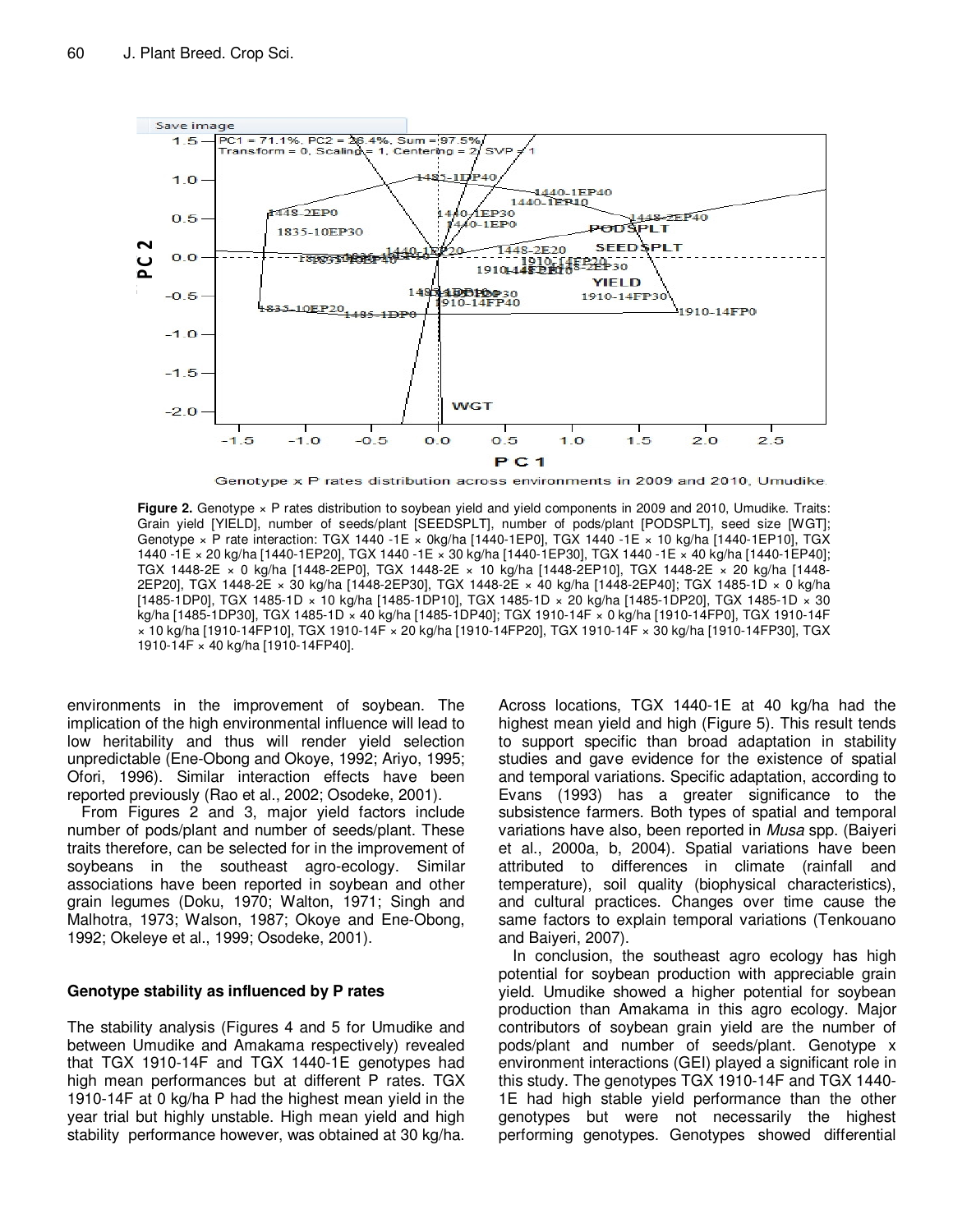

Genotvpe x P rates distrbution across environments in 2010 - Umudike and Amakama

**Figure 3.** Genotype  $\times$  P rates distribution to soybean yield and yield components in 2010 between Umudike and Amakama. Traits: Grain yield [YIELD], number of seeds/plant [SEEDSPLT], number of pods/plant [PODSPLT], seed size [WGT]; Genotype × P rate interaction: TGX 1440 -1E × 0 kg/ha [1440-1EP0], TGX 1440 -1E × 10 kg/ha [1440-1EP10], TGX 1440 -1E × 20 kg/ha [1440-1EP20], TGX 1440 -1E × 30 kg/ha [1440-1EP30], TGX 1440 -1E × 40 kg/ha [1440-1EP40]; TGX 1448-2E X 0kg/ha [1448-2EP0], TGX 1448-2E × 10 kg/ha [1448-2EP10], TGX 1448-2E × 20 kg/ha [1448-2EP20], TGX 1448-2E × 30 kg/ha [1448-2EP30], TGX 1448-2E × 40 kg/ha [1448-2EP40]; TGX 1485-1D × 0 kg/ha [1485-1DP0], TGX 1485-1D × 10 kg/ha [1485-1DP10], TGX 1485-1D × 20 kg/ha [1485-1DP20], TGX 1485-1D × 30 kg/ha [1485-1DP30], TGX 1485-1D × 40 kg/ha [1485-1DP40]; TGX 1910-14F × 0 kg/ha [1910-14FP0], TGX 1910-14F × 10 kg/ha [1910-14FP10], TGX 1910-14F × 20 kg/ha [1910-14FP20], TGX 1910-14F × 30 kg/ha [1910-14FP30], TGX 1910-14F × 40 kg/ha [1910-14FP40].





**Figure 4.** Yield stability of Soybean genotypes × P rates in 2009 and 2010 at Umudike. Year: 2009 [Year 1], 2010 [Year 2]; Genotype × P rate interaction: TGX 1440 -1E × 0 kg/ha [1440-1EP0], TGX 1440 -1E × 10 kg/ha [1440-1EP10], TGX 1440 -1E × 20 kg/ha [1440-1EP20], TGX 1440 -1E× 30 kg/ha [1440- 1EP30], TGX 1440 -1E × 40 kg/ha [1440-1EP40]; TGX 1448-2E × 0 kg/ha [1448-2EP0], TGX 1448-2E × 10 kg/ha [1448-2EP10], TGX 1448-2E × 20 kg/ha [1448-2EP20], TGX 1448-2E × 30 kg/ha [1448-2EP30], TGX 1448-2E × 40 kg/ha [1448-2EP40]; TGX 1485-1D × 0 kg/ha [1485-1DP0], TGX 1485-1D × 10 kg/ha [1485-1DP10], TGX 1485-1D × 20 kg/ha [1485-1DP20], TGX 1485-1D × 30 kg/ha [1485-1DP30], TGX 1485-1D × 40 kg/ha [1485-1DP40]; TGX 1910-14F × 0 kg/ha [1910-14FP0], TGX 1910-14F × 10 kg/ha [1910-14FP10], TGX 1910-14F × 20 kg/ha [1910-14FP20], TGX 1910-14F × 30 kg/ha [1910-14FP30], TGX 1910-14F × 40 kg/ha [1910-14FP40].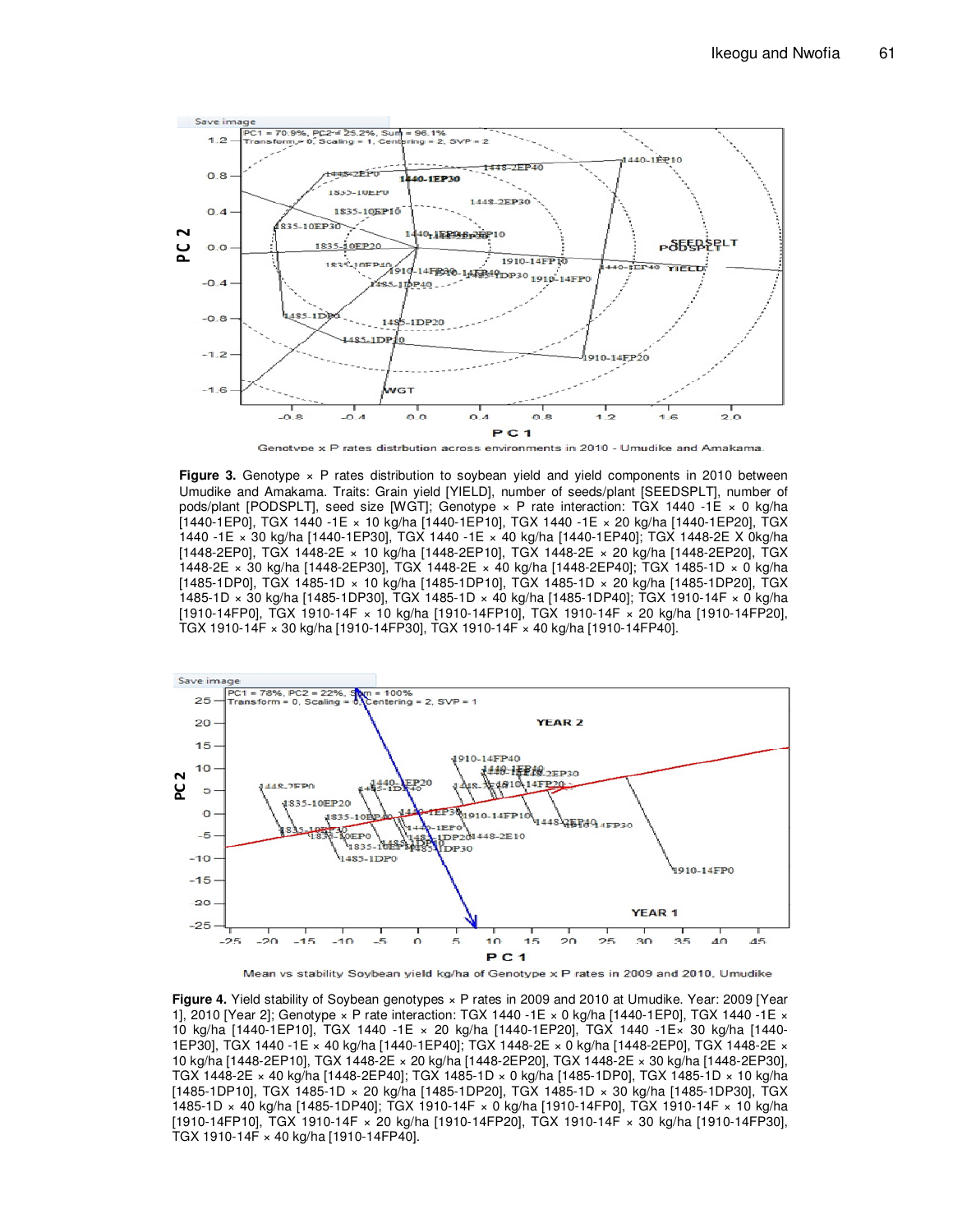

Mean vs stability of Soybean yield kg/ha in 2010 between Umudike and Amakama.

**Figure 5.** Yield stability of soybean genotypes  $\times$  P rates in 2010 between Umudike and Amakama. Locations: Amakama [AMA], Umudike [UMU-2]; Genotype × P rate interaction: TGX 1440 -1E × 0 kg/ha [1440-1EP0], TGX 1440 -1E × 10 kg/ha [1440-1EP10], TGX 1440 -1E × 20 kg/ha [1440-1EP20], TGX 1440 -1E × 30 kg/ha [1440-1EP30], TGX 1440 -1E × 40 kg/ha [1440-1EP40]; TGX 1448-2E × 0 kg/ha [1448-2EP0], TGX 1448-2E × 10 kg/ha [1448-2EP10], TGX 1448-2E × 20 kg/ha [1448-2EP20], TGX 1448-2E X 30kg/ha [1448-2EP30], TGX 1448-2E X 40kg/ha [1448-2EP40]; TGX 1485-1D × 0 kg/ha [1485-1DP0], TGX 1485-1D × 10 kg/ha [1485-1DP10], TGX 1485-1D × 20 kg/ha [1485-1DP20], TGX 1485-1D × 30 kg/ha [1485-1DP30], TGX 1485- 1D × 40 kg/ha [1485-1DP40]; TGX 1910-14F × 0 kg/ha [1910-14FP0], TGX 1910-14F × 10 kg/ha [1910- 14FP10], TGX 1910-14F × 20 kg/ha [1910-14FP20], TGX 1910-14F × 30 kg/ha [1910-14FP30], TGX 1910- 14F × 40kg/ha [1910-14FP40].

response to P rate fertilization as well as other environmental factors used in this study and hence, supported narrow than broad stability. The two genotypes - TGX 1910-14F and TGX 1440-1E are therefore, recommended for improvement in the southeast agro ecology.

#### **REFERENCES**

- Agboola SA (1979). An Agricultural Atlas of Nigeria. Oxford University Press, Great Britian. P. 153.
- Alghamdi SS (1991). Effects of soybean planting dates and various cultivars of differing maturity groups on the incidence and severity of Sudden Death Syndrome. M.Sc. Thesis, Southern Illinois University, Carbondale, USA.
- Alghamdi SS (2004). Yield stability of some soybean genotypes across diverse environments. Pak. J. Biol. Sci. 7(12):2109-2114.
- Ambrose NJ, Hedley CL (1984). A population study to acid selection of improved dried pea (Pisum sativa) crop plants. Annals Bot. 53:665-672.
- Ariyo OJ (1995). Correlations and path-coefficient analysis of components of seed yield in soybeans. Afr. Crop Sci. J. 3(1):29-33.
- Asiegbu JE, Okpara DA (2002). Soybean Production in Marginal Soils of Southeastern Nigeria – Paper presented at 36<sup>th</sup> Annual Conference of the Agricultural Society of Nigeria held at the Federal University of Technology, Owerri, Nigeria.
- Aune JB, Lal R (1997). Agricultural productivity in the tropics and critical limits of properties of oxisols, ultisols, and alfisols. Tropical Agric.

(Trinidad). 74(2):96-103.

- Baiyeri KP, Mbah BN, Tenkouano A (2000a). Yield components of triploid and tetraploid *Musa* varieties in Nigeria. Hort. Sci. triploid and tetraploid Musa varieties in Nigeria. Hort. 35(7):1338-1343.
- Baiyeri KP, Nwokocha HN (2001). Evaluation of sweet potato genotypes for yield stability in southeastern Nigeria. J. Sustain. Agric. Environ. 3(2):254-262.
- Baiyeri KP, Tenkouano A, Mbah BN, Mbagwu JSC (2000b). Ploidy and genomic group effects on yield components interaction in Bananas and Plantains across four environments in Nigeria. Sci. Hortic. 85:51-62.
- Baiyeri KP, Tenkouano A, Mbah BN, Mbagwu JSC (2004). Phenological and yield evaluation of Musa genotypes under alley and sole cropping systems in southeastern Nigeria. Trop. Subtrop. Agroecosys. 4(3):137-144.
- Beaver JS, Johnson RR (1981). Yield stability of determinate and indeterminate soybeans adopted to the Northern United States. Crop Sci. 21:449-453.
- Bray RH, Kurtz LT (1945). Determination of total organic and available forms of phosphorus in soil. Soil Sci. 59:39-45.
- Bremner JM (1965). Total nitrogen. In: Methods of soil analysis. Part 2. Chemical and Microbiological properties. C.A. Black (ed). American Soc. Agron. pp. 1149-1178.
- Carpenter AC, Board JE (1997). Branch yield components controlling soybean yield stability across plant populations. Crop Sci. 37:885- 891.
- Comstock RE, Moll RH (1963). Genotype-environment nteraction. In: Statistical genetics and plant breeding. Nat. Acad. Sci. 982:164-196.
- Cooper M, Woodruff DR, Eisemann RC (1995). A selection strategy to accommodate genotype by environment interaction for grain yield of wheat managed-environment for selection among genotypes. Theor.